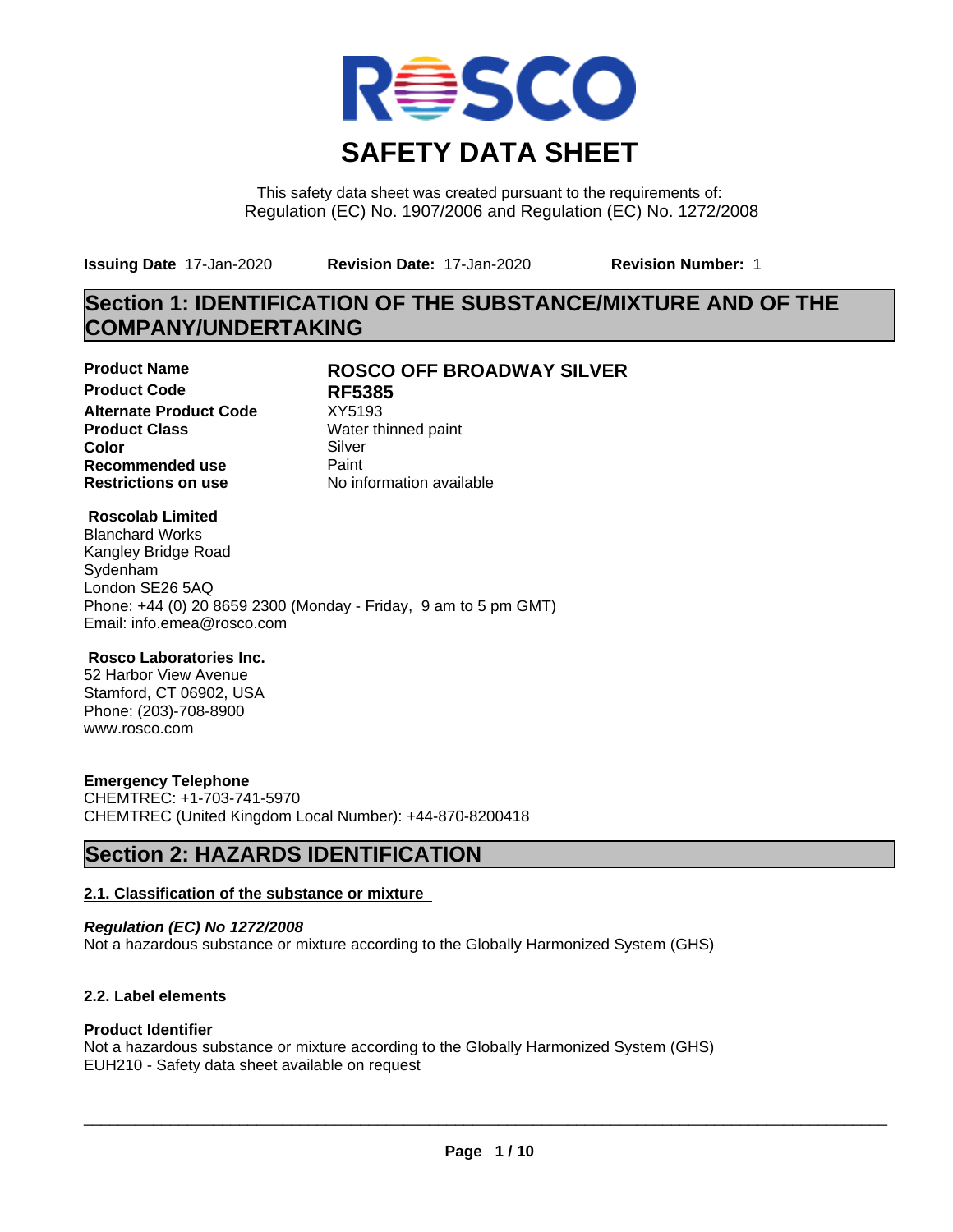## **2.3. Other hazards**

**General Hazards** No information available

# **Section 3: COMPOSITION/INFORMATION ON INGREDIENTS**

## **3.1 Substances**

Not applicable

## **3.2 Mixtures**

| <b>Chemical name</b>                                           | <b>EINECS/ELINCS No.</b> | <b>CAS No.</b> | Weight-%      | <b>Classification</b><br>according to<br><b>Regulation (EC) No.</b><br>1272/2008 [CLP] | <b>REACH registration</b><br>number |
|----------------------------------------------------------------|--------------------------|----------------|---------------|----------------------------------------------------------------------------------------|-------------------------------------|
| Silica, mica                                                   |                          | 12001-26-2     | $>=10 - 15$   |                                                                                        | Not available                       |
| Titanium dioxide                                               | 236-675-5                | 13463-67-7     | $>=1 - 5$     |                                                                                        | 101-2119489379-17-01<br>68          |
| Propylene glycol                                               | 200-338-0                | $57 - 55 - 6$  | $>= 1 - 5$    | Not available                                                                          | 01-2119456809-23-02<br>24           |
| Distillates, petroleum,<br>solvent-refined heavy<br>paraffinic | 265-090-8                | 64741-88-4     | $>=0.1 - 0.3$ | Repr. 2 (H361)<br>STOT RE 1 (H372)<br>Asp. Tox 1 (H304)                                | Not available                       |

*Full text of H- and EUH-phrases: see section 16*

# **Section 4: FIRST AID MEASURES**

### **4.1. Description of first aid measures**

| No hazards which require special first aid measures.                                                     |
|----------------------------------------------------------------------------------------------------------|
| Rinse thoroughly with plenty of water for at least 15<br>minutes and consult a physician.                |
| Wash off immediately with soap and plenty of water while<br>removing all contaminated clothes and shoes. |
| Move to fresh air. If symptoms persist, call a physician.                                                |
| Clean mouth with water and afterwards drink plenty of<br>water. Consult a physician if necessary.        |
|                                                                                                          |

### **4.2. Most important symptoms and effects, both acute and delayed**

**Most Important Symptoms/Effects** None known.

 $\overline{\phantom{a}}$  ,  $\overline{\phantom{a}}$  ,  $\overline{\phantom{a}}$  ,  $\overline{\phantom{a}}$  ,  $\overline{\phantom{a}}$  ,  $\overline{\phantom{a}}$  ,  $\overline{\phantom{a}}$  ,  $\overline{\phantom{a}}$  ,  $\overline{\phantom{a}}$  ,  $\overline{\phantom{a}}$  ,  $\overline{\phantom{a}}$  ,  $\overline{\phantom{a}}$  ,  $\overline{\phantom{a}}$  ,  $\overline{\phantom{a}}$  ,  $\overline{\phantom{a}}$  ,  $\overline{\phantom{a}}$ 

## **4.3. Indication of any immediate medical attention and special treatment needed**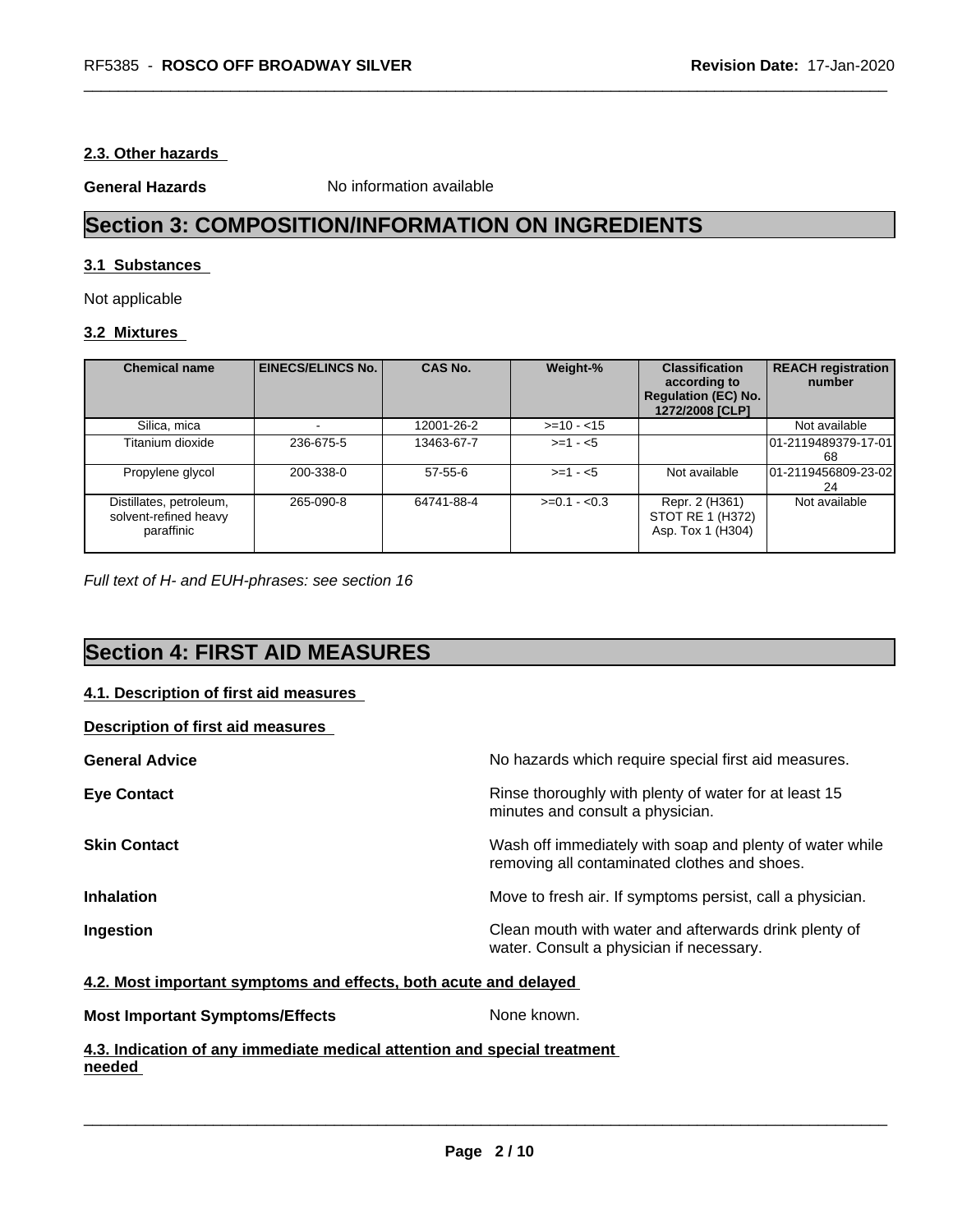**Notes To Physician Treat symptomatically.** 

# **Section 5: FIRE FIGHTING MEASURES 5.1. Extinguishing media Suitable Extinguishing Media** Media Use extinguishing measures that are appropriate to local circumstances and the surrounding environment. **Unsuitable Extinguishing Media** Noinformation available. **5.2. Special hazards arising from the substance or mixture Specific Hazards Arising From The Chemical** Closed containers may rupture ifexposed to fire or extreme heat. **Sensitivity to static discharge** Mo **Sensitivity to mechanical impact** No **5.3. Advice for firefighters Protective equipment and precautions for firefighters** Wear self-contained breathing apparatus and protective suit. **Section 6: ACCIDENTAL RELEASE MEASURES 6.1. Personal precautions, protective equipment and emergency procedures Personal Precautions Avoid contact with skin, eyes and clothing. Ensure** Avoid contact with skin, eyes and clothing. Ensure adequate ventilation. **Other Information Observe all relevant local and international regulations. 6.2. Environmental precautions Environmental precautions Environmental precautions Prevent spreading of vapors through sewers, ventilation** systems and confined areas. **6.3. Methods and material for containment and cleaning up Methods for Containment Absorb with inert material and place in suitable container** for disposal. **Methods for Cleaning Up Clean contaminated surface thoroughly. 6.4. Reference to other sections Other information** See Section 12 for additional information. **Section 7: HANDLING AND STORAGE 7.1. Precautions for safe handling**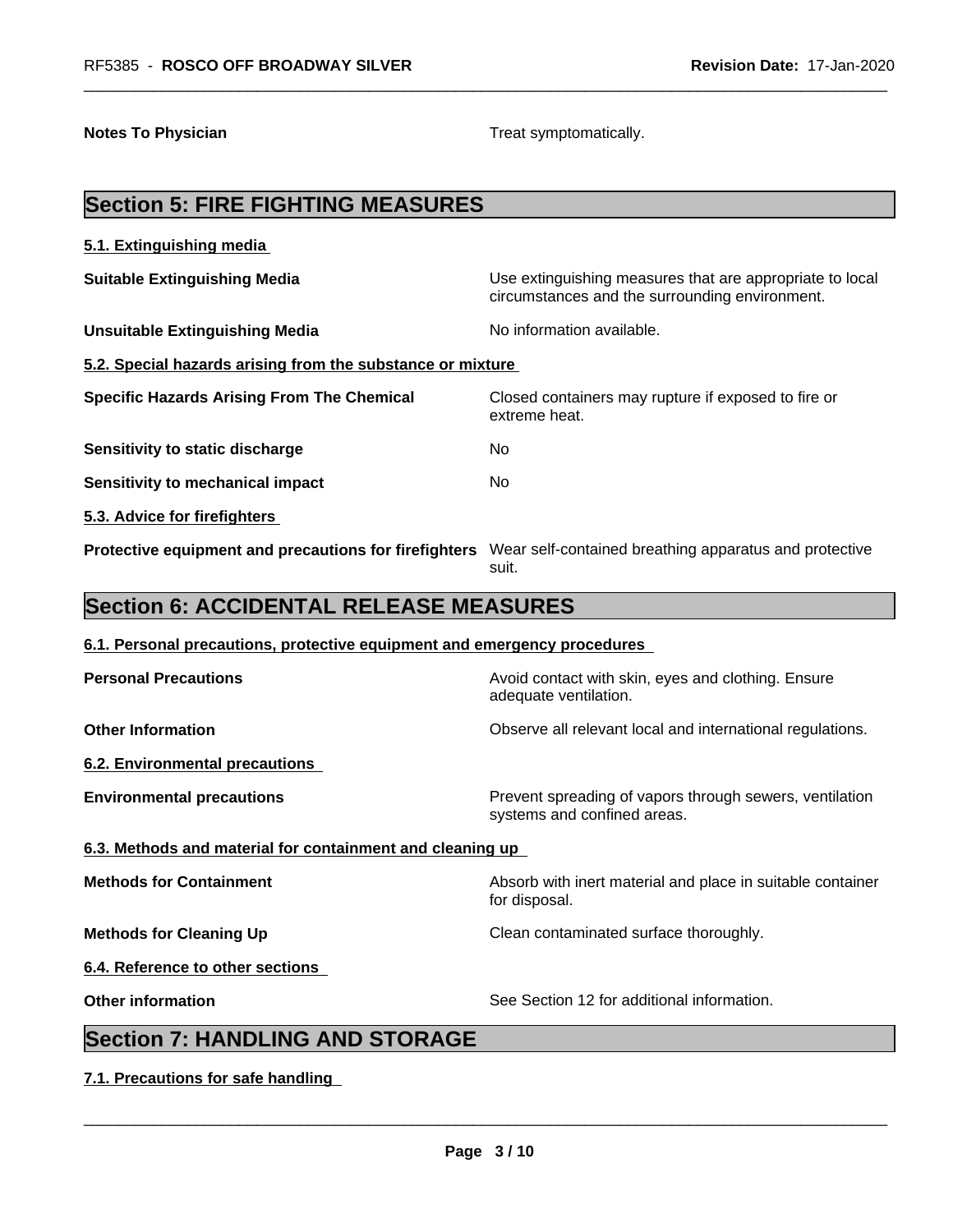**Handling Handling Avoid contact with skin, eyes and clothing. Avoid breathing Handling A** vapors, spray mists or sanding dust. In case of insufficient ventilation, wear suitable respiratory equipment.

**Hygiene Measures** Mash thoroughly after handling.

label / literature for specific instructions.

## **7.2. Conditions for safe storage, including any incompatibilities**

**Storage Keep container tightly closed.** Keep out of the reach of

**7.3. Specific end use(s)**

**Specific Uses Architectural coating. Apply as directed. Refer to product Specific Uses** 

**Risk Management Methods (RMM)** Not Applicable.

children.

# **Section 8: EXPOSURE CONTROLS/PERSONAL PROTECTION**

## **8.1. Control parameters**

| <b>Chemical name</b> | <b>European Union</b>   | <b>Belgium</b>            |                                                      | <b>Bulgaria</b>             |                         | <b>Cyprus</b>             | <b>France</b>             | <b>Ireland</b>               |
|----------------------|-------------------------|---------------------------|------------------------------------------------------|-----------------------------|-------------------------|---------------------------|---------------------------|------------------------------|
| Silica, mica         |                         | TWA: $3 \text{ mq/m}^3$   |                                                      | TWA: $3.0 \text{ mg/m}^3$   |                         |                           |                           | TWA: $3 \text{ mq/m}^3$      |
| 12001-26-2           |                         |                           |                                                      | TWA: $6.0 \text{ mg/m}^3$   |                         |                           |                           | STEL: 9 mg/m <sup>3</sup>    |
| Titanium dioxide     |                         | TWA: 10 mg/m <sup>3</sup> |                                                      | TWA: 10.0 mg/m <sup>3</sup> |                         |                           | TWA: 10 mg/m <sup>3</sup> | TWA: $10 \text{ mg/m}^3$     |
| 13463-67-7           |                         |                           |                                                      | TWA: $1.0 \text{ mg/m}^3$   |                         |                           |                           | TWA: $4 \text{ mg/m}^3$      |
|                      |                         |                           |                                                      |                             |                         |                           |                           | STEL: 30 mg/m <sup>3</sup>   |
|                      |                         |                           |                                                      |                             |                         |                           |                           | STEL: $12 \text{ mg/m}^3$    |
| Propylene glycol     |                         |                           |                                                      |                             |                         |                           |                           | TWA: 10 mg/m <sup>3</sup>    |
| $57 - 55 - 6$        |                         |                           |                                                      |                             |                         |                           |                           | TWA: 150 ppm                 |
|                      |                         |                           |                                                      |                             |                         |                           |                           | TWA: 470 mg/m <sup>3</sup>   |
|                      |                         |                           |                                                      |                             |                         |                           |                           | STEL: 1410 mg/m <sup>3</sup> |
|                      |                         |                           |                                                      |                             |                         |                           |                           | STEL: 30 mg/m <sup>3</sup>   |
|                      |                         |                           |                                                      |                             |                         |                           |                           | STEL: 450 ppm                |
| <b>Chemical name</b> | Germany                 | Greece                    |                                                      | <b>Hungary</b>              |                         | <b>Iceland</b>            | <b>Italy</b>              | Latvia                       |
| Titanium dioxide     |                         | TWA: $10 \text{ mg/m}^3$  |                                                      |                             |                         | 6 mg/m <sup>3</sup> TWA   |                           | TWA: $10 \text{ mg/m}^3$     |
| 13463-67-7           |                         | TWA: $5 \text{ mg/m}^3$   |                                                      |                             |                         |                           |                           |                              |
| Propylene glycol     | $\blacksquare$          |                           |                                                      | $\blacksquare$              |                         | $\overline{a}$            | $\blacksquare$            | TWA: $7 \text{ mg/m}^3$      |
| $57 - 55 - 6$        |                         |                           |                                                      |                             |                         |                           |                           |                              |
| <b>Chemical name</b> | Lithuania               | <b>Netherlands</b>        | <b>Poland</b>                                        |                             | Romania                 | <b>Spain</b>              | <b>Sweden</b>             | <b>United</b>                |
|                      |                         |                           |                                                      |                             |                         |                           |                           | Kingdom                      |
| Silica, mica         |                         |                           |                                                      |                             | TWA: $3 \text{ mg/m}^3$ | TWA: $3 \text{ mg/m}^3$   |                           | TWA: $10 \text{ mg/m}^3$     |
| 12001-26-2           |                         |                           |                                                      |                             |                         |                           |                           | TWA: $0.8$ mg/m <sup>3</sup> |
|                      |                         |                           |                                                      |                             |                         |                           |                           | STEL: 30 mg/m <sup>3</sup>   |
|                      |                         |                           |                                                      |                             |                         |                           |                           | STEL: 2.4 mg/m <sup>3</sup>  |
| Titanium dioxide     | TWA: $5 \text{ mg/m}^3$ | $\sim$                    | STEL: 30 mg/m <sup>3</sup> TWA: 10 mg/m <sup>3</sup> |                             |                         | TWA: 10 mg/m <sup>3</sup> | TLV: $5 \text{ mg/m}^3$   | TWA: 10 mg/m <sup>3</sup>    |
| 13463-67-7           |                         |                           | TWA: 10 mg/m <sup>3</sup> STEL: 15 mg/m <sup>3</sup> |                             |                         |                           |                           | TWA: $4 \text{ mq/m}^3$      |
|                      |                         |                           |                                                      |                             |                         |                           |                           | STEL: 30 mg/m <sup>3</sup>   |
|                      |                         |                           |                                                      |                             |                         |                           |                           | STEL: 12 mg/m <sup>3</sup>   |
| Propylene glycol     | TWA: $7 \text{ mg/m}^3$ | $\blacksquare$            | TWA: 100 mg/m <sup>3</sup>                           |                             | $\blacksquare$          | $\blacksquare$            | $\sim$                    | TWA: 150 ppm                 |
| $57 - 55 - 6$        |                         |                           |                                                      |                             |                         |                           |                           | TWA: 474 mg/m <sup>3</sup>   |
|                      |                         |                           |                                                      |                             |                         |                           |                           | TWA: $10 \text{ mg/m}^3$     |
|                      |                         |                           |                                                      |                             |                         |                           |                           | STEL: 450 ppm                |
|                      |                         |                           |                                                      |                             |                         |                           |                           | <b>STEL: 1422</b>            |
|                      |                         |                           |                                                      |                             |                         |                           |                           | mq/m <sup>3</sup>            |
|                      |                         |                           |                                                      |                             |                         |                           |                           | STEL: 30 mg/m <sup>3</sup>   |

### **8.2. Exposure controls**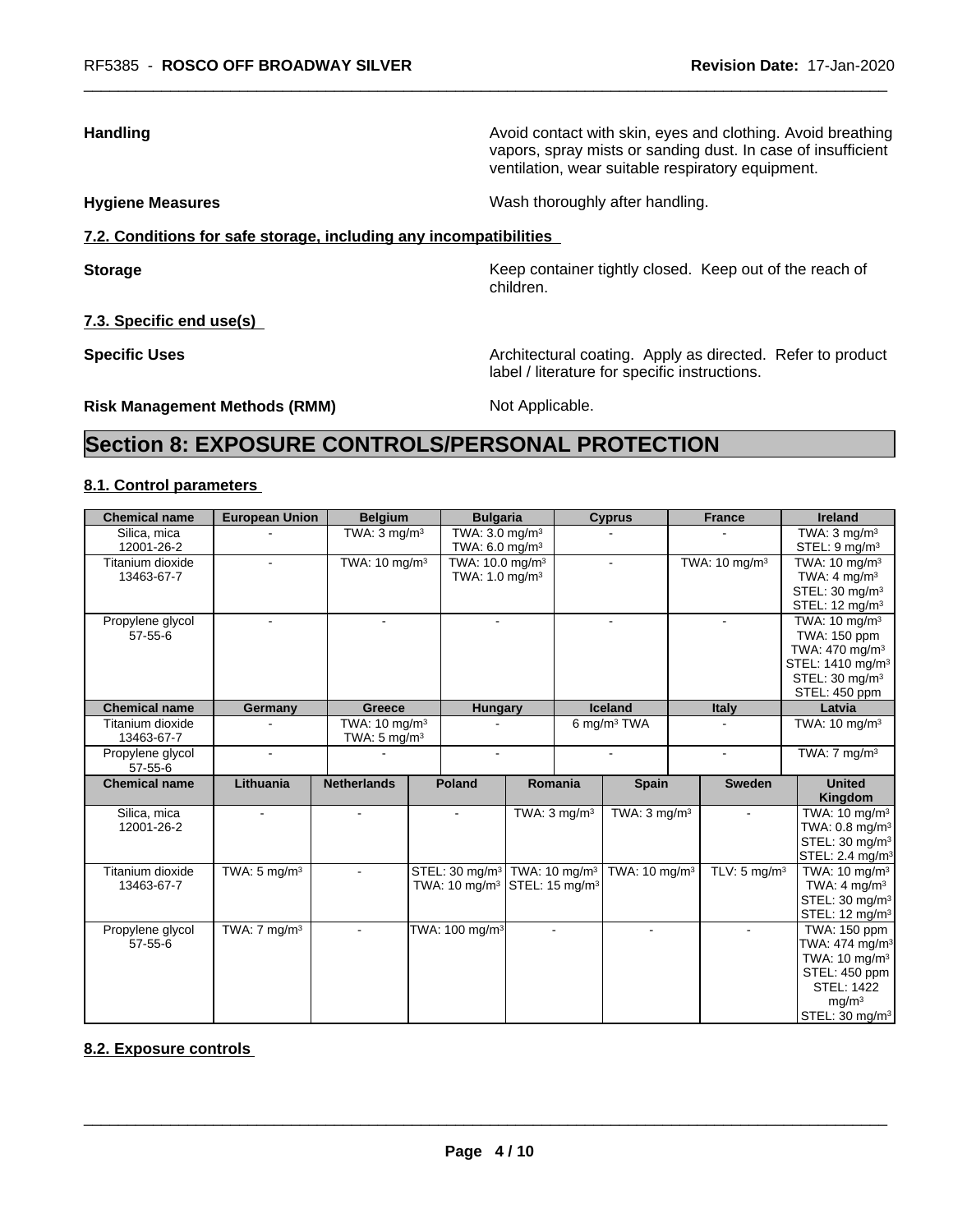| Ensure adequate ventilation, especially in confined areas.                                                                             |
|----------------------------------------------------------------------------------------------------------------------------------------|
|                                                                                                                                        |
| In case of insufficient ventilation wear suitable respiratory<br>equipment.                                                            |
| Safety glasses with side-shields.                                                                                                      |
| Lightweight protective clothing.                                                                                                       |
| Impervious gloves.                                                                                                                     |
| Avoid contact with skin, eyes and clothing. Remove and<br>wash contaminated clothing before re-use. Wash<br>thoroughly after handling. |
|                                                                                                                                        |

# **Section 9: PHYSICAL AND CHEMICAL PROPERTIES**

### **9.1. Information on basic physical and chemical properties**

**Appearance** liquid **Odor** little or no odor

**Property CONSERVITY CONSERVANCE CONSERVANCE Values CONSERVANCE CONSERVANCE CONSERVANCE CONSERVANCE CONSERVANCE CONSERVANCE CONSERVANCE CONSERVANCE CONSERVANCE CONSERVANCE CONSERVANCE CONSERVANCE CONSERVANCE CONSERVANC Density (g/L)** 1126 - 1174 None known **Relative Density 1.13 - 1.17** None known **pH has a contract to the Manufature None Contract of None Known** None known None known **Viscosity (cps)** No information available None known None known **Solubility(ies)** No information available None known None known **Water solubility** Note 2008 Note 2012 Note 2012 None known None known None known **Evaporation Rate Notifiable** No information available **None known** None known **Vapor pressure** Noinformation available None known None known **Vapor density Notify Note 2008** No information available **Note 2008** None known<br> **Wt.** % Solids **Note known 30 - 40** None known **Wt. % Solids** 30 - 40 None known **Vol. % Solids** 20 - 30 None known **COL 30 None known Wt. % Volatiles** 60 - 70 None known **Vol. % Volatiles** 70 - 80 None known None known **Boiling Point (°C)** 100 100 None known **Freezing Point (°C)** 0 0 None known **Melting Point (°C)** No information available None known **Pour Point** No information available None known None known **Flash Point (°C) Not applicable None known None known Flammability (solid, gas)** Noinformation available None known **Upper flammability limit:** No information available None Known<br>
None known<br>
None known
None the None known
None the None Known
None the None Known
None Known
None the None Known
None the None Known
None the None Known
Non **Lower flammability limit:** No information available None known None known **Autoignition Temperature (°C)** No information available None known **Decomposition Temperature (°C)** No information available None Known None known **Partition coefficient** and the information available None Known None known **Explosive properties** Noinformation available None known None known **Oxidizing Properties No information available** None known None known

**Odor Threshold No information available No information available**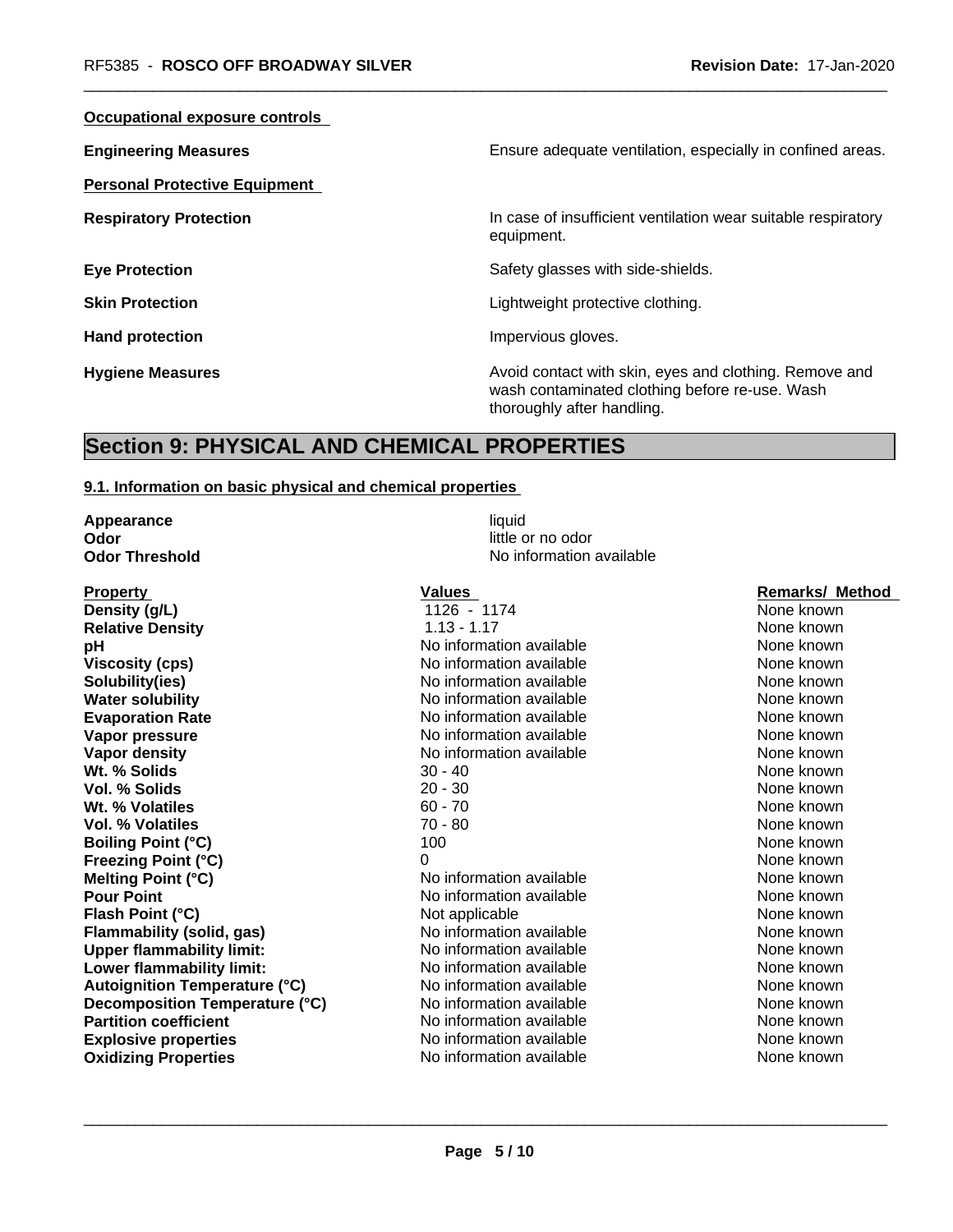# **Section 10: STABILITY AND REACTIVITY**

| 10.1. Reactivity<br><b>Reactivity</b>     | Not Applicable.                          |
|-------------------------------------------|------------------------------------------|
| <b>10.2. Chemical stability</b>           |                                          |
| <b>Chemical Stability</b>                 | Stable under normal conditions.          |
| 10.3. Possibility of hazardous reactions  |                                          |
| <b>Possibility of hazardous reactions</b> | None under normal conditions of use.     |
| 10.4. Conditions to avoid                 |                                          |
| <b>Conditions to avoid</b>                | Prevent from freezing.                   |
| 10.5. Incompatible materials              |                                          |
| <b>Incompatible Materials</b>             | No materials to be especially mentioned. |
| 10.6. Hazardous decomposition products    |                                          |
| <b>Hazardous Decomposition Products</b>   | None under normal conditions of use.     |

# **Section 11: TOXICOLOGICAL INFORMATION**

## **11.1. Information on toxicological effects**

## **Product Information**

| <b>Inhalation</b>     | There is no data available for this product. |
|-----------------------|----------------------------------------------|
| Eye contact           | There is no data available for this product. |
| <b>Skin contact</b>   | There is no data available for this product. |
| Ingestion             | There is no data available for this product. |
| <b>Acute Toxicity</b> |                                              |

# **Component Information**

| <b>Chemical name</b>                                                      | Oral LD50             | Dermal LD50              | <b>Inhalation LC50</b>               |
|---------------------------------------------------------------------------|-----------------------|--------------------------|--------------------------------------|
| Titanium dioxide<br>13463-67-7                                            | $> 10000$ mg/kg (Rat) |                          |                                      |
| Propylene glycol<br>57-55-6                                               | $= 20$ g/kg (Rat)     | $= 20800$ mg/kg (Rabbit) |                                      |
| Distillates, petroleum,<br>solvent-refined heavy paraffinic<br>64741-88-4 | $>$ 5000 mg/kg (Rat)  | $>$ 2000 mg/kg (Rabbit)  | $> 5530$ mg/m <sup>3</sup> (Rat) 4 h |

## **Skin corrosion/irritation** No information available.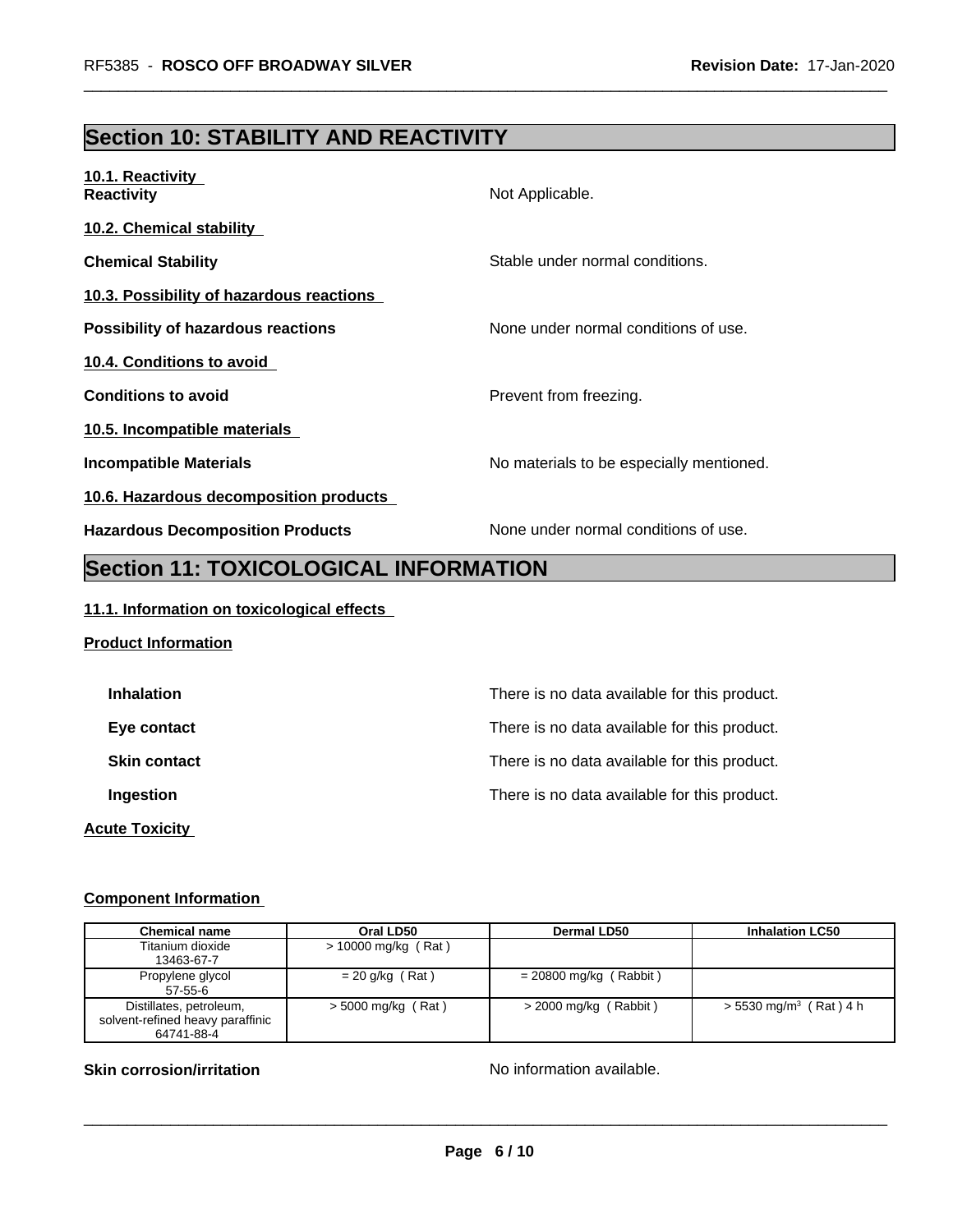# **Eye damage/irritation Eye damage/irritation No information available.**

**Sensitization Sensitization No sensitizing effects known.** 

**Mutagenic Effects Mutagenic Effects No information available.** 

#### **Carcinogenic effects**

The table below indicates whether each agency has listed any ingredient as a carcinogen.

| Chemical<br>∣ name  | Union<br>жан<br>−ur | <b>IARC</b>                                         |
|---------------------|---------------------|-----------------------------------------------------|
| Titanium<br>dioxide |                     | חר<br>. Carcinogen<br>Human<br>`sıble:<br>$\cdot$ . |
| 3463-67-7           |                     |                                                     |

• Although IARC has classified titanium dioxide as possibly carcinogenic to humans (2B), their summary concludes: "No significant exposure to titanium dioxide is thought to occur during the use of products in which titanium dioxide is bound to other materials, such as paint."

#### **Legend**

IARC - International Agency for Research on Cancer

| <b>Reproductive Effects</b>     | No information available. |
|---------------------------------|---------------------------|
| <b>Developmental Effects</b>    | No information available. |
| <b>STOT - single exposure</b>   | No information available. |
| <b>STOT - repeated exposure</b> | No information available. |
| <b>Neurological Effects</b>     | No information available. |
| <b>Target organ effects</b>     | No information available. |
| <b>Symptoms</b>                 | No information available. |
| <b>Aspiration Hazard</b>        | No information available. |

# **Section 12: ECOLOGICAL INFORMATION**

### **12.1. Toxicity**

The environmental impact of this product has not been fully investigated

| Chemical name                    | Algae/aquatic plants             | Fish                             | Crustacea                     |
|----------------------------------|----------------------------------|----------------------------------|-------------------------------|
| Propylene glycol                 | EC50: =19000mg/L (96h,           | LC50 41 - 47 mL/L Oncorhynchus   | $EC50 > 1000$ mg/L (48 h)     |
| 57-55-6                          | Pseudokirchneriella subcapitata) | mykiss $(96 h)$                  | $EC50 > 10000$ mg/L (24 h)    |
|                                  |                                  | $LC50 = 710$ mg/L Pimephales     |                               |
|                                  |                                  | promelas (96 h)                  |                               |
|                                  |                                  | $LC50 = 51600$ mg/L Oncorhynchus |                               |
|                                  |                                  | mykiss $(96 h)$                  |                               |
|                                  |                                  | $LC50 = 51400$ mg/L Pimephales   |                               |
|                                  |                                  | promelas (96 h)                  |                               |
| Distillates, petroleum,          |                                  | LC50: >5000mg/L (96h,            | EC50: >1000mg/L (48h, Daphnia |
| solvent-refined heavy paraffinic |                                  | Oncorhynchus mykiss)             | magna)                        |
| 64741-88-4                       |                                  |                                  |                               |

# **12.2. Persistence and degradability**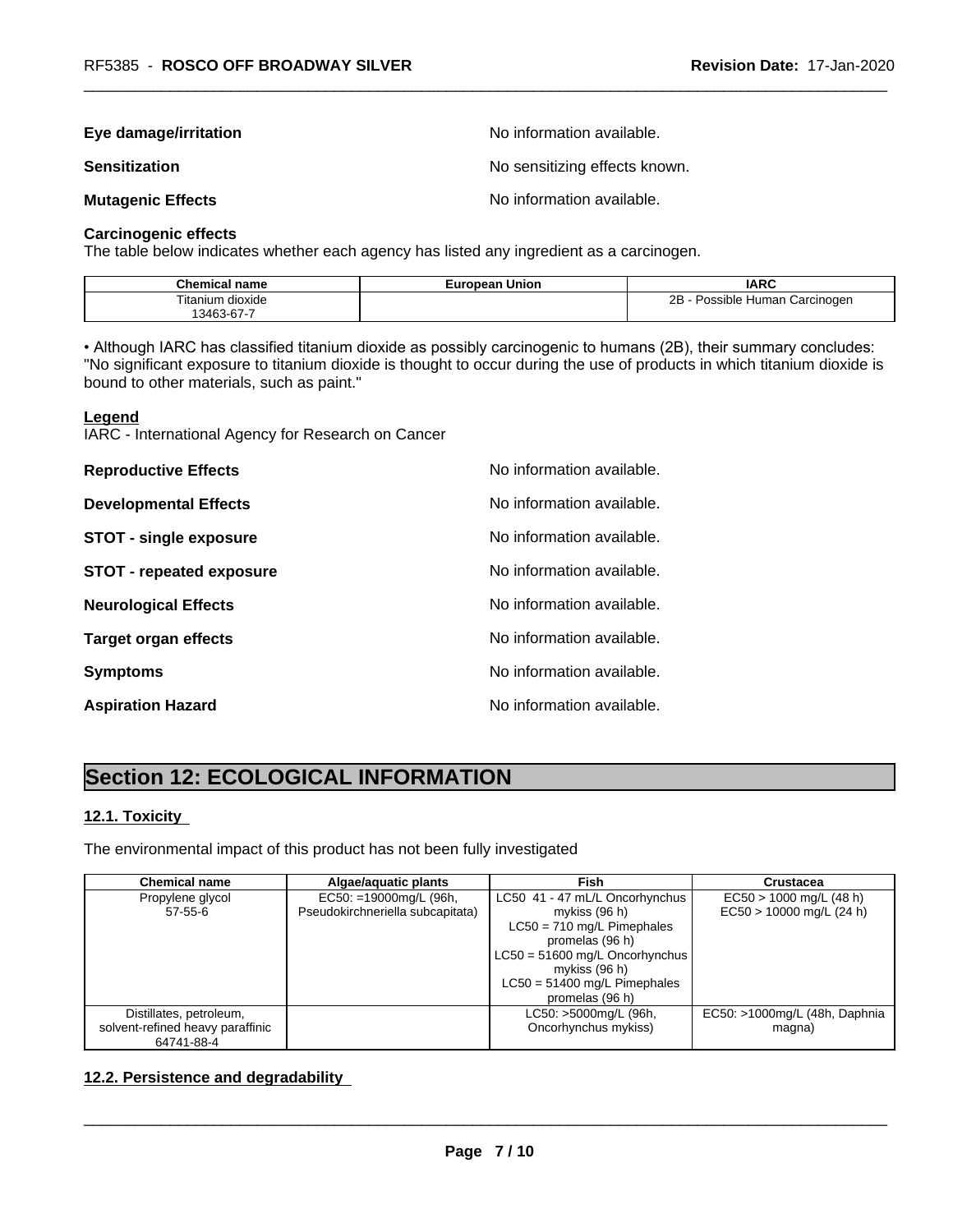| <b>Persistence / Degradability</b>       | No information available. |  |
|------------------------------------------|---------------------------|--|
| 12.3. Bioaccumulative potential          |                           |  |
| <b>Bioaccumulation</b>                   | No information available. |  |
| 12.4. Mobility in soil                   |                           |  |
| <b>Mobility in soil</b>                  | No information available. |  |
| <b>Mobility in Environmental Media</b>   | No information available. |  |
| 12.5. Results of PBT and vPvB assessment |                           |  |
| <b>PBT and vPvB assessment</b>           | No information available. |  |

| <b>Chemical name</b>                                                   | <b>PBT and vPvB assessment</b>                 |
|------------------------------------------------------------------------|------------------------------------------------|
| Titanium dioxide                                                       | The substance is not PBT / vPvB PBT assessment |
| 13463-67-7                                                             | does not apply                                 |
| Propylene glycol                                                       | The substance is not PBT / vPvB PBT assessment |
| $57 - 55 - 6$                                                          | does not apply                                 |
| Distillates, petroleum, solvent-refined heavy paraffinic<br>64741-88-4 | The substance is not PBT / vPvB                |

### **12.6. Other adverse effects**

**Other adverse effects** No information available

# **Section 13: DISPOSAL CONSIDERATIONS**

#### **13.1. Waste treatment methods**

| <b>Waste from Residues/Unused Products</b> | Dispose of in accordance with the European Directives on<br>waste and hazardous waste.                 |
|--------------------------------------------|--------------------------------------------------------------------------------------------------------|
| <b>Contaminated Packaging</b>              | Empty containers should be taken for local recycling,<br>recovery or waste disposal.                   |
| <b>EWC waste disposal No</b>               | No information available                                                                               |
| <b>Other Information</b>                   | Waste codes should be assigned by the user based on the<br>application for which the product was used. |

# **Section 14: TRANSPORT INFORMATION**

| <b>IMDG</b> | Not regulated |
|-------------|---------------|
| RID         | Not regulated |
| <b>ADR</b>  | Not regulated |
| <b>ADN</b>  | Not regulated |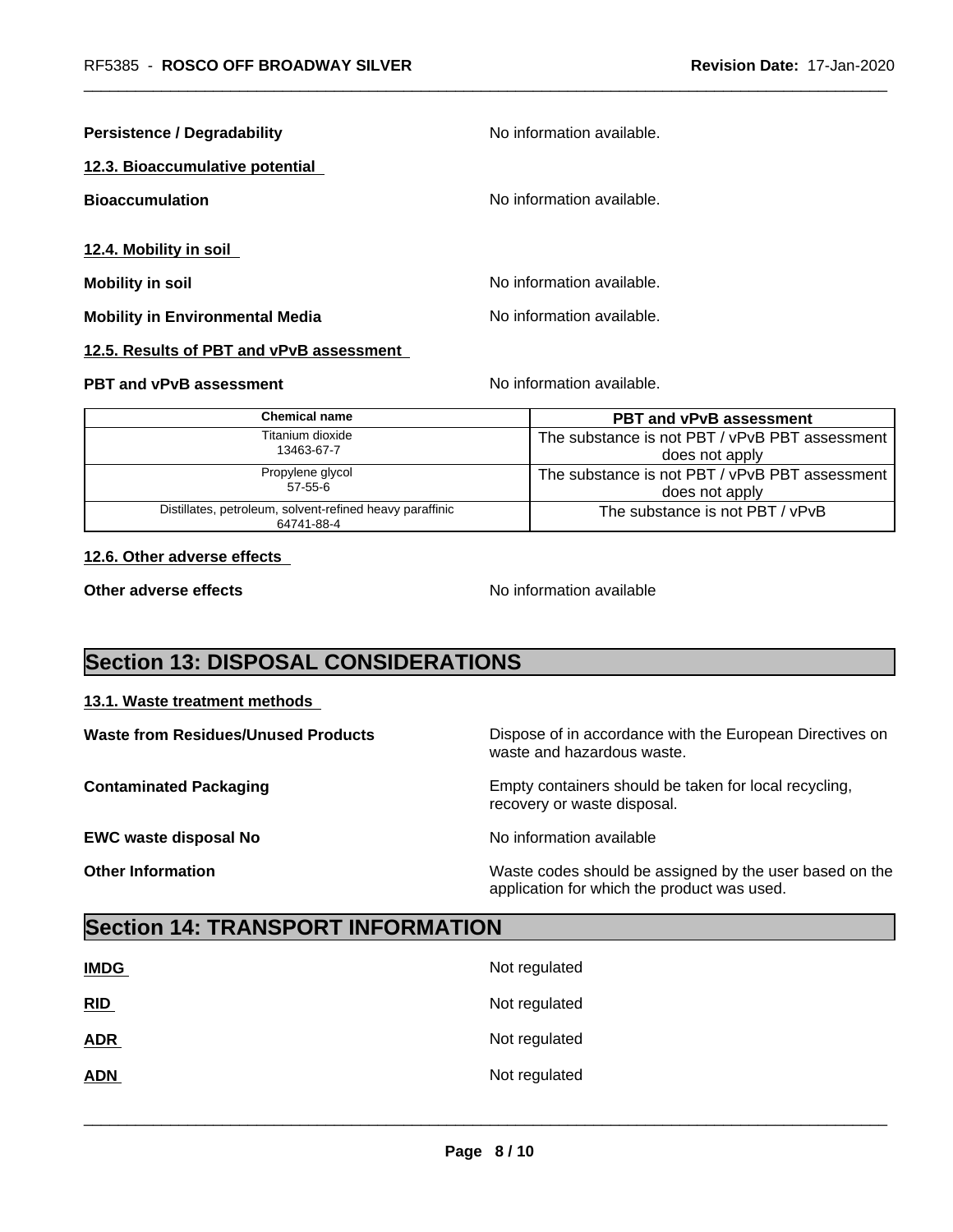**IATA** Not regulated

# **Section 15: REGULATORY INFORMATION**

#### **15.1. Safety, health and environmental regulations/legislation specific for the substance or mixture**

#### **Occupational Illnesses (R-463-3, France)**

| Chemical name                     | French RG number |
|-----------------------------------|------------------|
| Silica, mica<br>12001-26-2        | <b>RG 25</b>     |
| Propylene glycol<br>$57 - 55 - 6$ | <b>RG 84</b>     |

#### **European Union**

Take note of Directive 98/24/EC on the protection of the health and safety of workers from the risks related to chemical agents at work

#### **International Inventories**

| <b>AICS</b>                   | No - Not all of the components are listed. |
|-------------------------------|--------------------------------------------|
| <b>DSL: Canada</b>            | Yes - All components are listed or exempt. |
| <b>EINECS: European Union</b> | No - Not all of the components are listed. |
| <b>ENCS</b>                   | No - Not all of the components are listed. |
| <b>IECSC</b>                  | No - Not all of the components are listed. |
| <b>KECL (Annex 1)</b>         | No - Not all of the components are listed. |
| <b>PICCS</b>                  | No - Not all of the components are listed. |
| <b>TSCA: United States</b>    | Yes - All components are listed or exempt. |

#### **Legend**

 **AICS** - Australian Inventory of Chemical Substances  **DSL/NDSL** - Canadian Domestic Substances List/Non-Domestic Substances List  **IECSC** - China Inventory of Existing Chemical Substances  **EINECS/ELINCS** - European Inventory of Existing Chemical Substances/European List of Notified Chemical Substances  **ENCS** - Japan Existing and New Chemical Substances  **KECL** - Korean Existing and Evaluated Chemical Substances  **PICCS** - Philippines Inventory of Chemicals and Chemical Substances  **TSCA** - United States Toxic Substances Control Act Section 8(b) Inventory

### **15.2. Chemical safety assessment**

#### **Chemical Safety Report No information available**

 $\overline{\phantom{a}}$  ,  $\overline{\phantom{a}}$  ,  $\overline{\phantom{a}}$  ,  $\overline{\phantom{a}}$  ,  $\overline{\phantom{a}}$  ,  $\overline{\phantom{a}}$  ,  $\overline{\phantom{a}}$  ,  $\overline{\phantom{a}}$  ,  $\overline{\phantom{a}}$  ,  $\overline{\phantom{a}}$  ,  $\overline{\phantom{a}}$  ,  $\overline{\phantom{a}}$  ,  $\overline{\phantom{a}}$  ,  $\overline{\phantom{a}}$  ,  $\overline{\phantom{a}}$  ,  $\overline{\phantom{a}}$ 

# **Section 16: OTHER INFORMATION**

## **Full text of H-Statements referred to under section 3**

H304 - May be fatal if swallowed and enters airways

H361 - Suspected of damaging fertility or the unborn child

H372 - Causes damage to organs through prolonged or repeated exposure

## **Key literature references and sources for data** Data from internal and external sources

**Classification procedure:** Expert judgment and weight of evidence determination